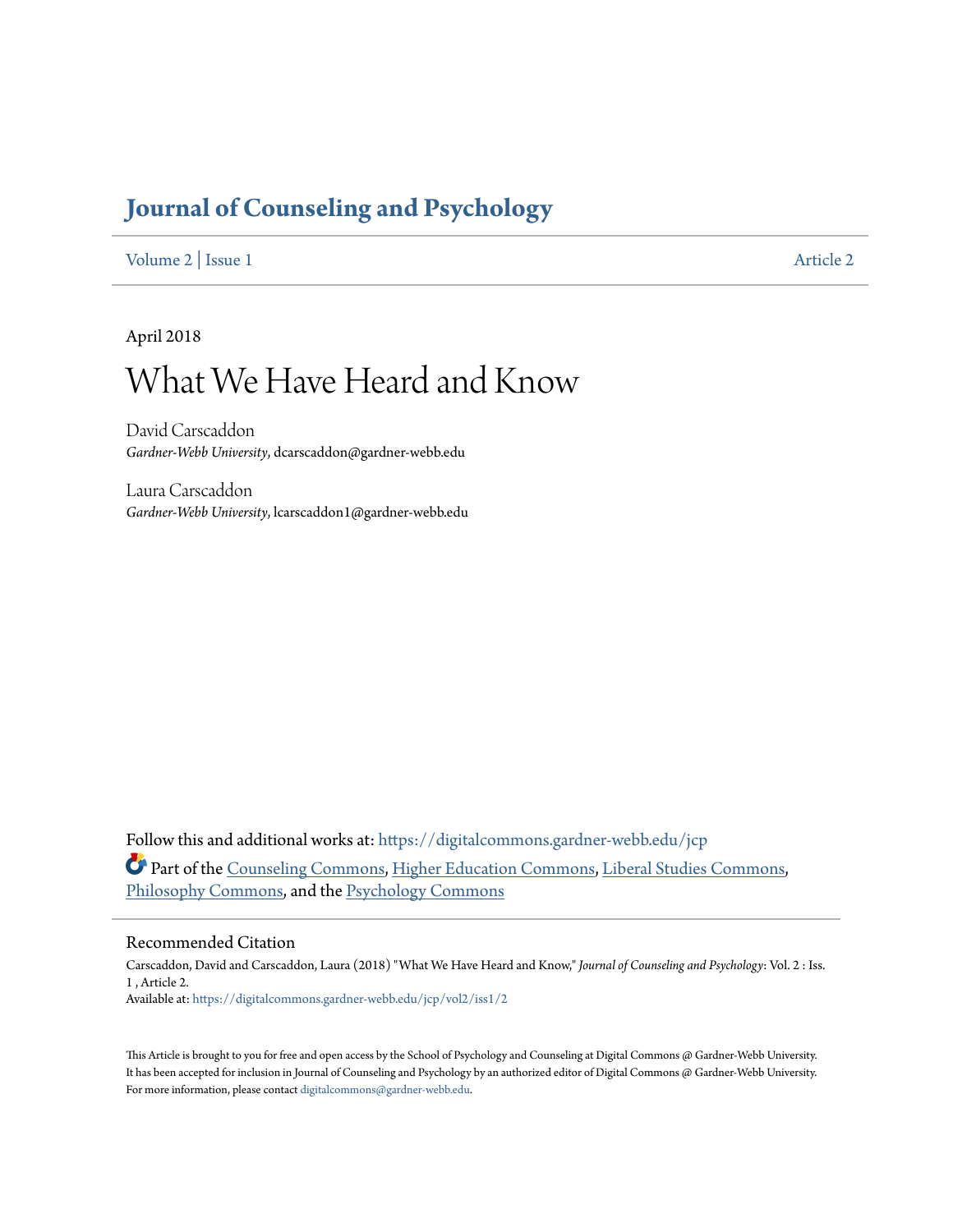# What We Have Heard and Know

#### **Cover Page Footnote**

The first author would like to express his deep appreciation for the contributions of Laura Carscaddon. Her wisdom and support are invaluable. Correspondence concerning this article should be directed to dcarscaddon@gardner-webb.edu.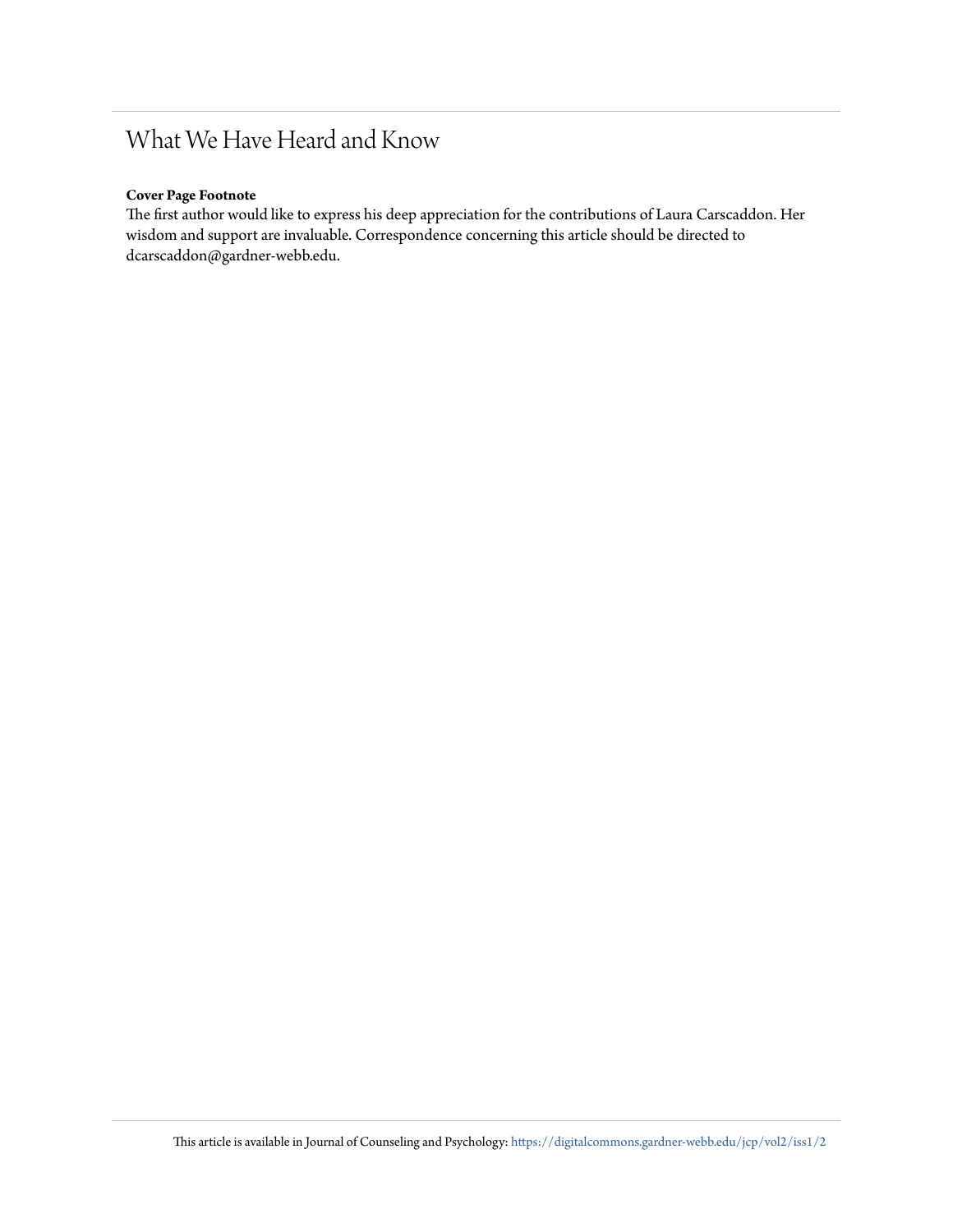What We Have Heard and Know

David Carscaddon

Laura Carscaddon

Gardner-Webb University

## Author Note

The first author would like to express his deep appreciation for the contributions of Laura Carscaddon. Her wisdom and support are invaluable. Correspondence concerning this article should be directed to **dcarscaddon@gardner-webb.edu**.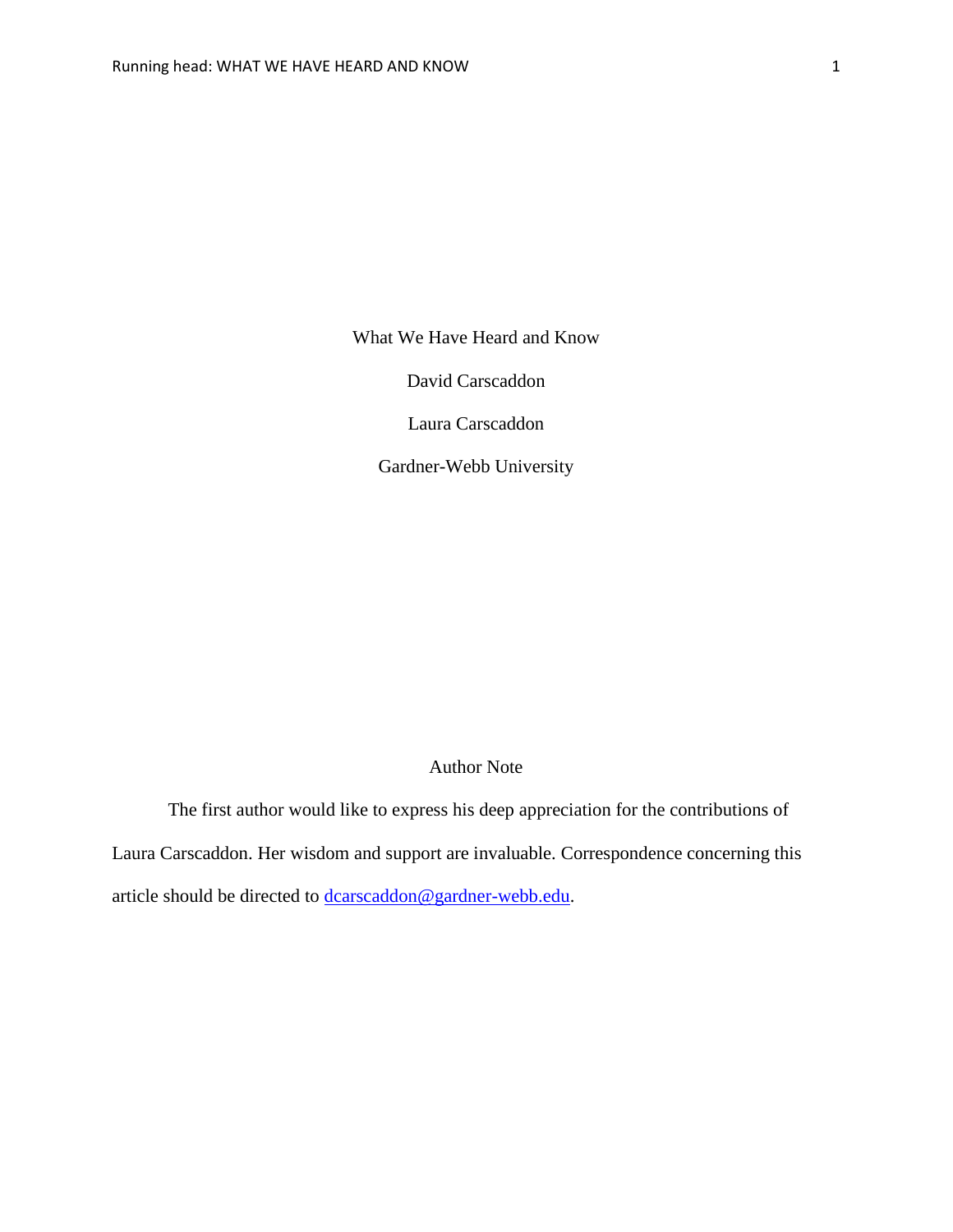### Abstract

The following was the commencement address given at the May 12, 2018 afternoon graduation ceremony at Gardner-Webb University. Following a discussion on the essence of what a university is, the address focused on the purpose of obtaining a university education and its relationship to the university motto, *Pro Deo et Humanitate*.

*Keywords*: university, purpose of higher education, God and humanity, John Henry Newman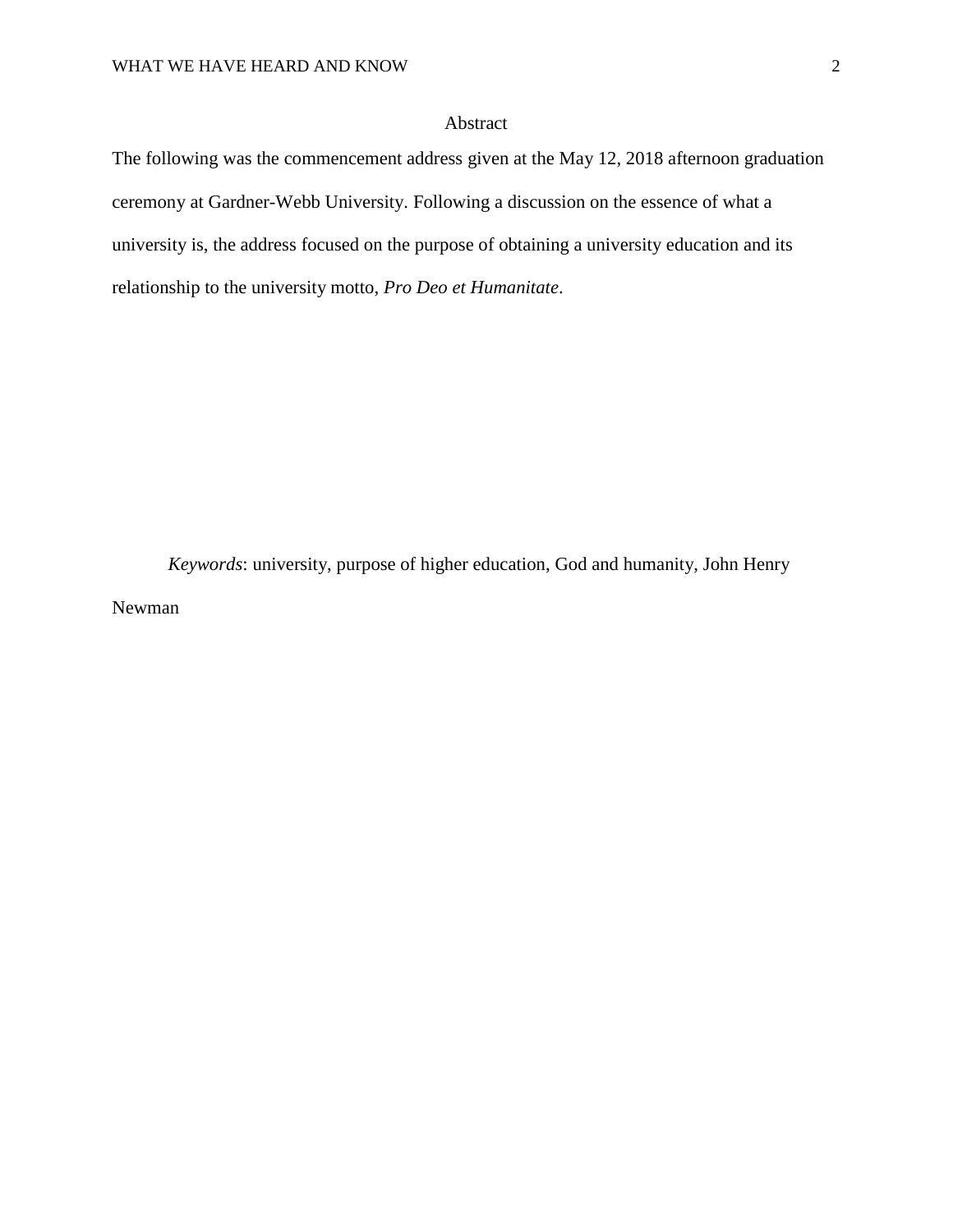#### "What We Have Heard and Know" (Psalm 78)

Dr. Bonner, colleagues, students, family and friends. It is an honor to be speaking with all of you today. Students, it is gratifying to be celebrating the occasion of your graduation from Gardner-Webb University. Congratulations! I want to express my thanks to you the students for giving me opportunities to do my work and learn alongside you. In addition, I want to "tip my hat" in deep thanks to my colleagues, from whom I learn so much. My colleagues model for me what it means to be a good teacher and scholar.

I am a university professor and it is from that perspective that I will share with you some thoughts on what I believe a university is meant to be and what it means to have a university education. I will be brief.

Universities are unique institutions. Universities are unlike any institution on the planet. A university is not like a business, it is not like the government, it is not like the military. It is more like a Church. It is more like an outward and visible sign of an inward spiritual grace. This statement is especially true for Christian universities.

The philosopher, Etienne Gilson (1991) once argued: All truth belongs to Christ, and since we belong to Christ, all truth belongs to us (p. 28). Christian universities are about seeking excellence, seeking truth, and living the truth no matter the discipline. So, what is the first and best purpose of Christian higher education? Its main purpose is to teach you how to think well so that you become good citizens on earth so that one day you become good citizens in heaven.

One of the best descriptions of a university comes from the 19<sup>th</sup> century Catholic churchman, John Henry Newman. Allow me to share some of his ideas. Newman (2001) likened a university to some great city or emporium where you can find the best kinds of things. He said that the university is "a living voice" that pours knowledge and truth into the minds of scholars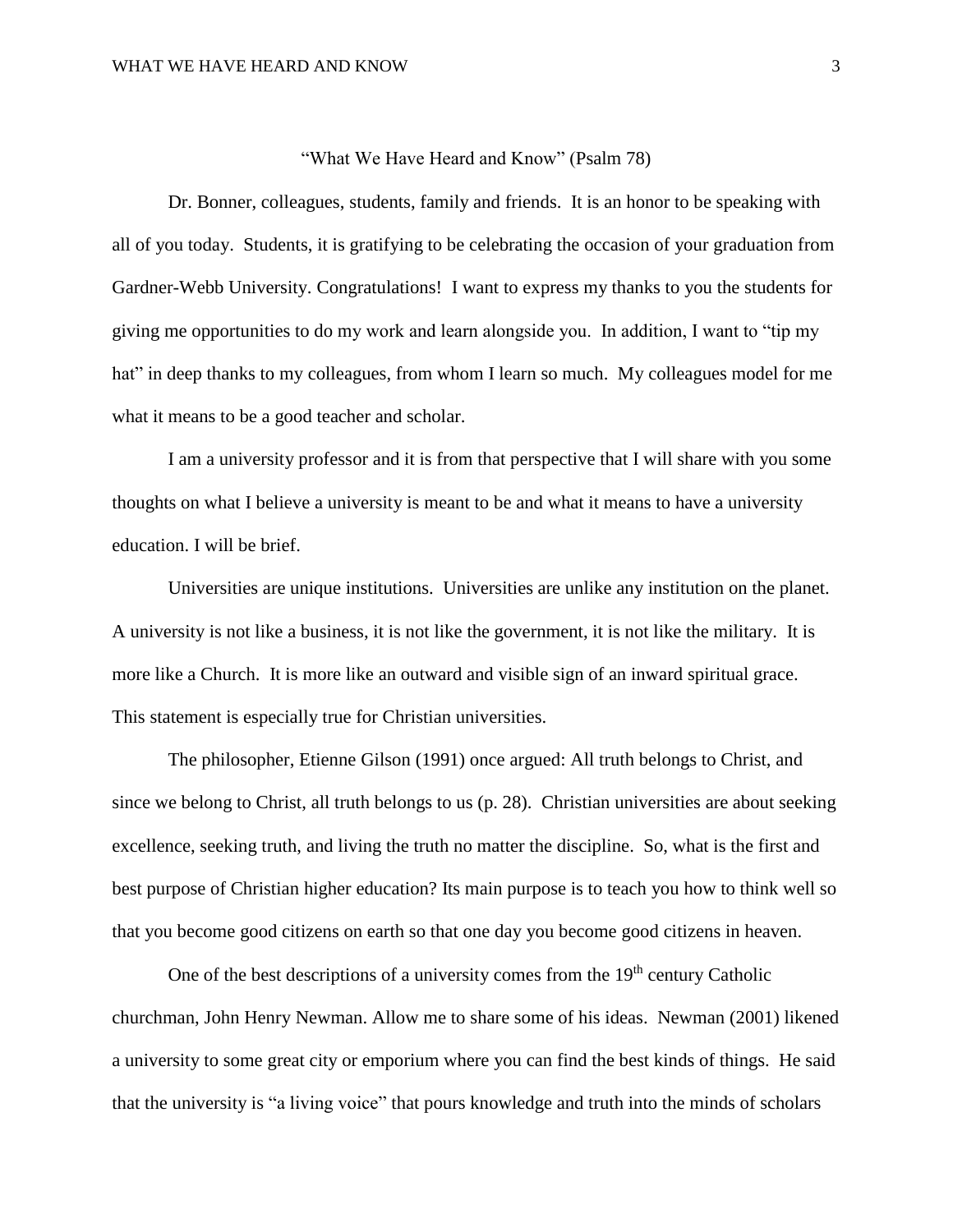for them to commit to imagination, to recall, to dwell on, to question and re-question (p. 14). Newman wrote that a University is a place where

. . . students come from every quarter for every kind of knowledge… It is the center of trade, the supreme court of fashion, the umpire of rival talents, and the standard of things rare and precious. It is the place for seeing galleries of first-rate pictures, and for hearing wonderful voices and performers of transcendent skill. It is the place for great preachers, great orators, great nobles, great statesmen. In the nature of things, greatness and unity go together; excellence implies a center. (Newman, 2001, p.15)

In one of my favorite sections Newman writes that the university is

…the place to which a thousand schools make contributions; in which the intellect may safely range and speculate, sure to find its equal in some antagonist activity, and its judge in the tribunal of truth. It is a place where inquiry is pushed forward, and discoveries verified and perfected, and rashness rendered innocuous, and error exposed, by the collision of mind with mind, and knowledge with knowledge. (Newman, 2001, p.16)

Newman compares the professor to a persuasive and stirring preacher or missionary presenting their discipline in its "most complete and most winning form. Pouring it forth with the zeal of enthusiasm, and lighting up his own love of it in the breasts of his hearers" (p.16).

Newman speaks of how every generation is influenced by the university and how inadequate he feels to accurately describe what a university is. He writes,

It is a place, which wins the admiration of the young by its celebrity, kindles the affections of the middle-aged by its beauty, and rivets the fidelity of the old by its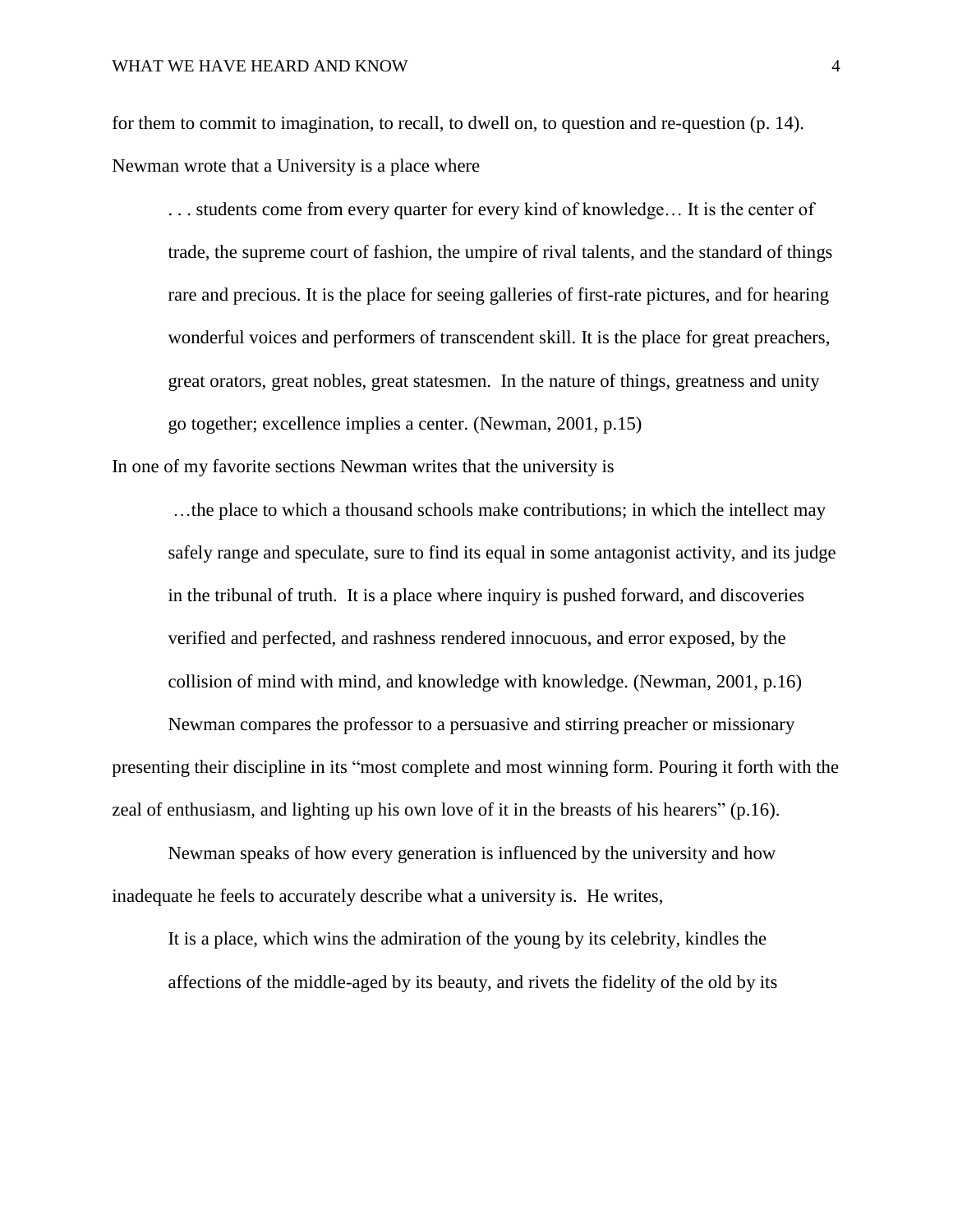associations. It is a seat of wisdom, a light of the world, a minister of faith, an *Alma Mater* of the rising generation. It is this and a great deal more, and demands a somewhat better head and hand than mine to describe it well. (p. 16)

What can we say of the knowledge and wisdom you acquired here at Gardner-Webb University? I want you to think about your experiences at Gardner-Webb. What have you done as a student at Gardner-Webb University? Recall those times where you were academically stretched beyond what you had previously achieved. Think about those moments in your classes where something was read or spoken that gave you a different sense of the world or of yourself; where for the first time you saw things differently. Think about those times outside of class that changed you in some way. It may have nothing to do with what you learned in a classroom or on an exam, or on a computer screen or in a book. Think of those disappointing moments that left you bewildered or confused. Now, think of those sweet moments that you will never forget and have made an impression on you. Recall your favorite memory of Gardner-Webb. Dwell on it for a moment.

You have had a remarkable opportunity here. An opportunity that comes only once in a lifetime for most of us. How many times does it happen that we are able to be with others in a highly focused relationship and organized situation for the *sole* purpose of growing in knowledge and wisdom?

Today's ceremony is important because it is a publically observable sign of your accomplishments as a student and this entire community is experiencing the joy of accomplishment with you. If you are receiving a diploma today, Gardner-Webb has officially placed its stamp on you. That stamp is a declaration, a claim about you. It signifies that you are now in possession of what we mean when we say that you are an educated person. Your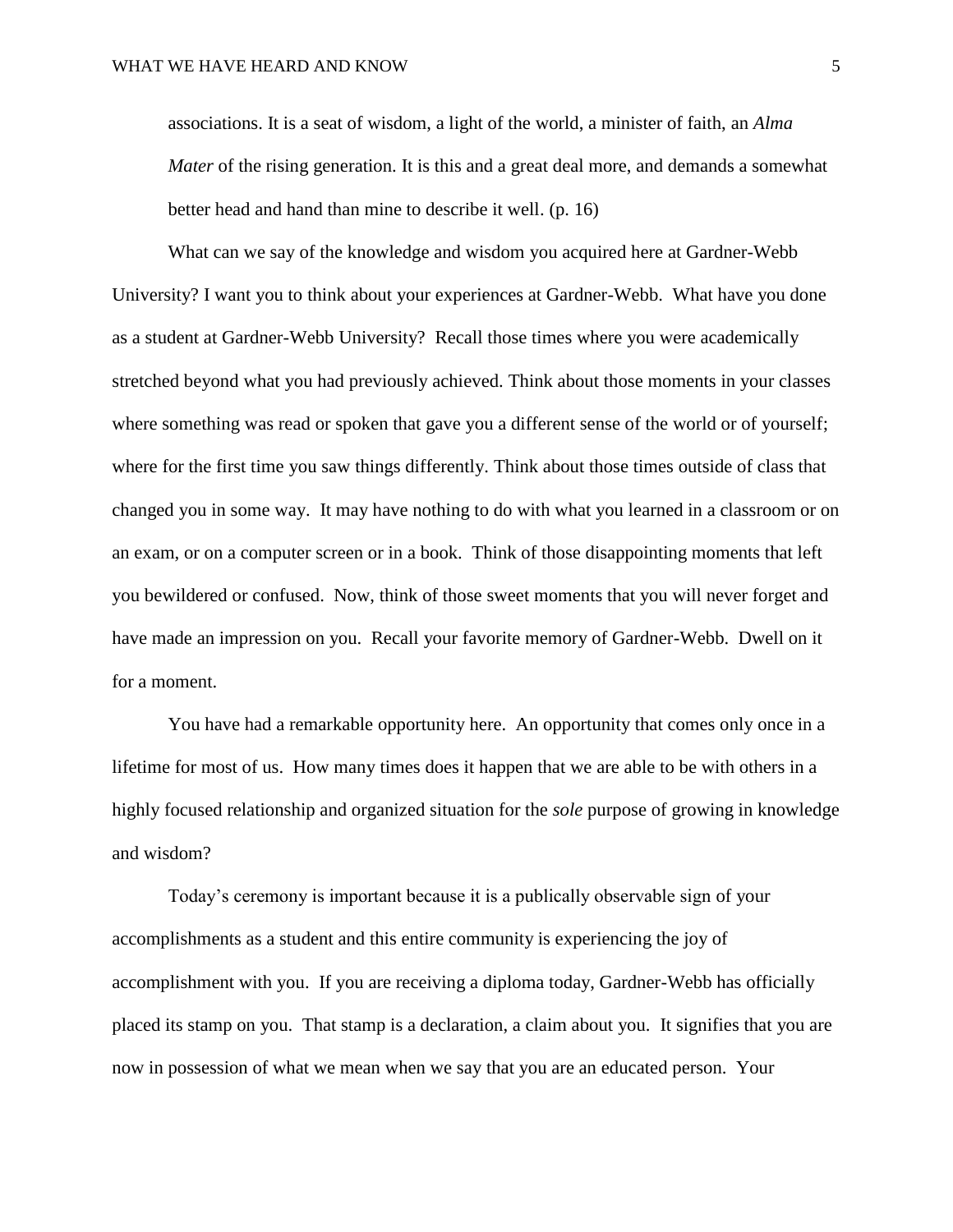experiences here have marked you; changed you in real ways. You have been stamped with the Gardner-Webb University experience. What does that stamp say? It is aptly worded in the motto on the Gardner-Webb University seal: *Pro Deo et Humanitate*; for God and Humanity. It means that you possess those intellectual things that can make the motto real and come alive in our everyday activities. How does a university do that? How can a university seal a person or mark them for some good?

It did not happen without struggle or effort. Anything worthwhile is difficult. It means that you had to rethink some previously held ideas and perhaps come to terms with ideas that you had not considered before. It means, you have allowed *good* ideas to take up room in your head and have allowed these ideas to change you for the better. That is how you are marked and sealed by a university. It was because of my own university experience that I was led to our Lord Jesus Christ and started on the road of forgiveness and grace.

It is common practice in speeches like this to offer advice. My advice for you today is to keep asking questions. Keep pondering and wondering about hard questions. Keep thinking about those things that really matter. Do not let "pressing things" keep you from doing "important things"; important things like practicing your faith to the best of your ability and striving for excellence in whatever vocation or activity you choose. If you do that, then you will bear the Gardner-Webb mark well and live out the motto of this university – *Pro Deo et Humanitate*.

Now, what does the motto "For God and Humanity" mean? Being "for God" primarily means realizing that you are not God. It means you are not in competition with God or could ever be. It also means that God is not in competition with you. It means, allowing ourselves to be humble in order to realize the startling truth that we *cannot* do everything by ourselves. That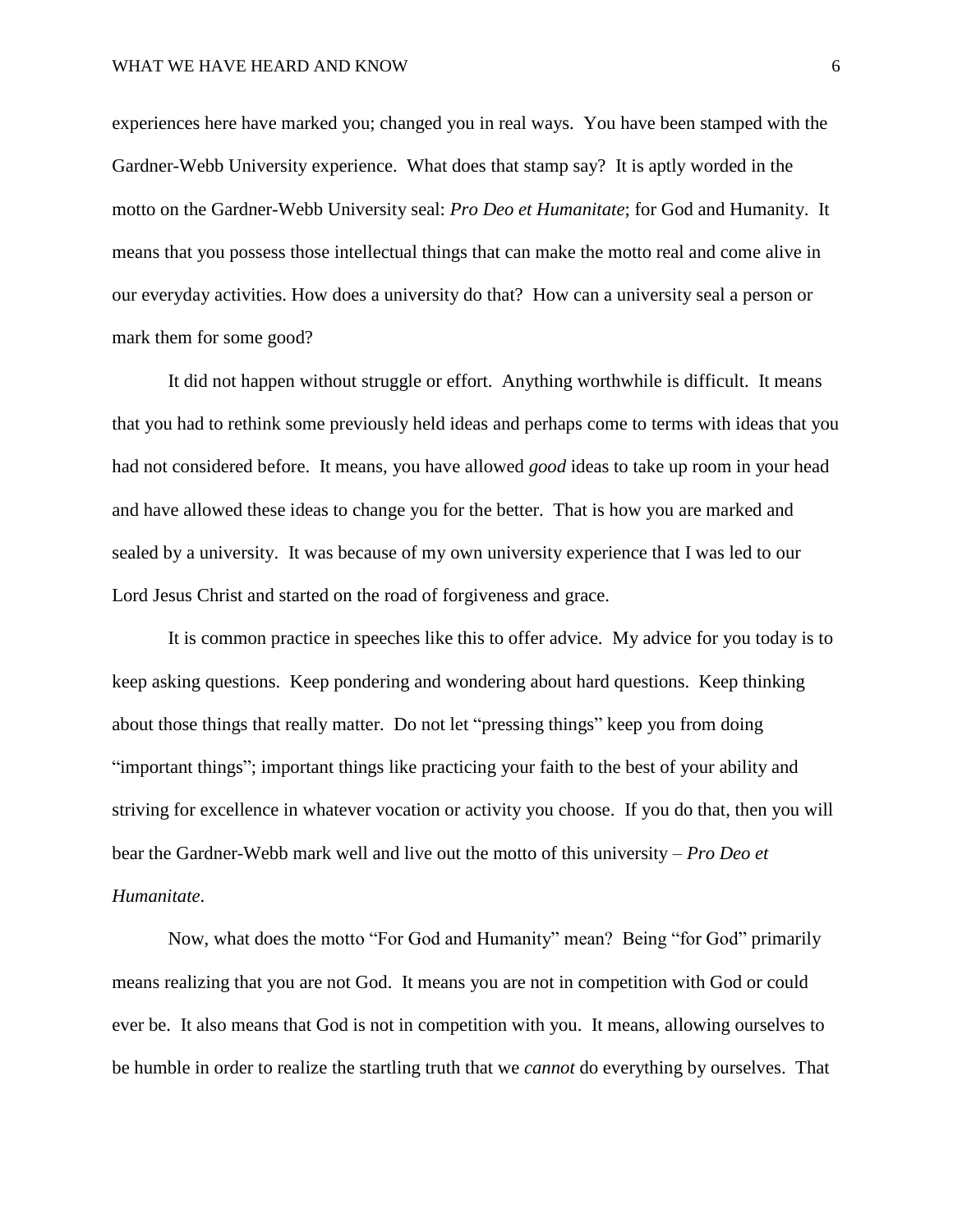we are not self-sufficient. That we need something bigger than ourselves to clean up the messes in our lives and to straighten out our sins, mistakes, and failures. We need something bigger than anything in the universe to make things beautiful again. We were made to worship something bigger than ourselves.

Being "for humanity" means realizing that there is more to a person (or institution for that matter) than their biggest problem. There is more to a person than their worst mistake or failure. It means honoring someone's strengths and talents no matter how small in order to will the good for that person for their sake. In other words, to love them. Therefore, being "for God" means raising our thoughts and lifting our hearts to adore the Creator and sustainer of our lives. Being "for humanity" means raising up our neighbor in dignity for their sake. Gardner-Webb University chose the right motto for its mission in higher education. Let us take what we have learned here and make the motto real. Congratulations again! Thank you.